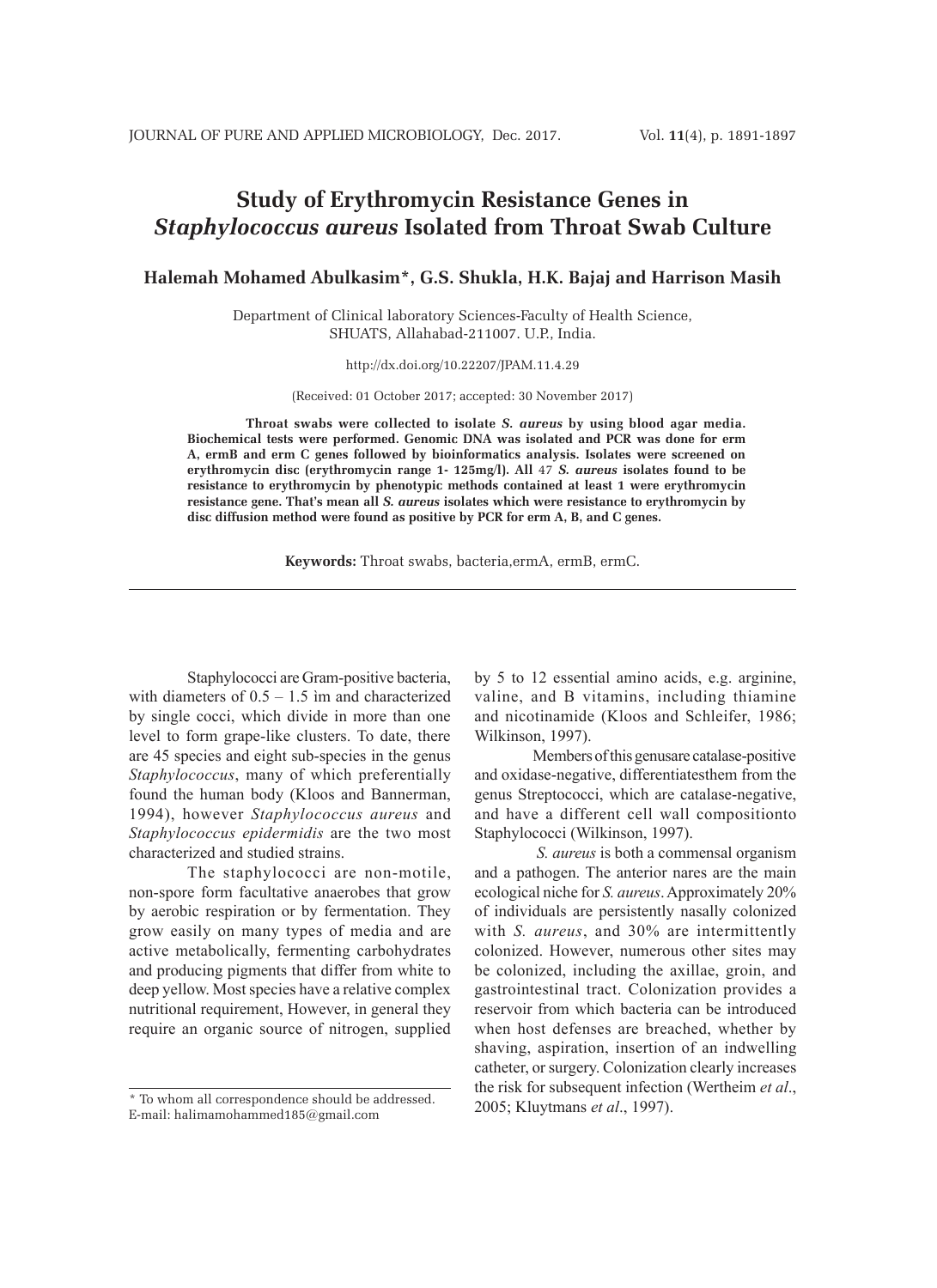Erythromycin is a metabolic product of Streptomyces erythreus and consists of a 14-member lactone ring to which are attached two deoxy-sugars, desosamine andcladinose. The macrocyclic lactone ring is the source of the class name, macrolide.Erythromycin, like most macrolides, appears to act by binding in the ribosomal tunnelthrough which the nascent peptide moves and thus can be considered apeptidyltransferase inhibitor (Schmidt, 1999).

## **MATERIAL AND METHODS**

#### **Sample collection**

185 samples were collected from healthy students,aged between17-28 years, present at CytoGene Research and development laboratory from January 2016 to May 2016.All specimens collected constitute of both male and female. **Isolation and Identification Bacteria**

The throat swab samples were immediately cultured on 5% sheep blood agar media plates. The culture obtained from primary culture on 5% sheep blood agar plates. It was sub-cultured on brain heart infusion to obtain a pure growth. The isolates were identified based upon their culture characteristic,morphology and by using Biochemical methods (Bergey's Manual of Systemic Bacteriology)(Holt *et al*., 1984).

## **Antibiotic Sensitivity Test**

Antibiotic sensitivity test was done by Disc diffusion (Kirby bauer) method using



**Fig. 1.** Distribution of samples showing positive and negative for â-hemolysis on blood agar media

|  |  |  |  |  |  |  | <b>Table 1.</b> Primers of ermA,B, C and 16SrRNA |
|--|--|--|--|--|--|--|--------------------------------------------------|
|--|--|--|--|--|--|--|--------------------------------------------------|

| Primers   | Sequences $(5' - 3')$           | Conc (Unit/ $\mu$ l) | T Value          | Length $(bp)$ |  |
|-----------|---------------------------------|----------------------|------------------|---------------|--|
| erm A-F   | <b>TATCTTATCGTTGAGAAGGGATT</b>  |                      | $57^{\circ}$ C   | 24            |  |
| erm A-R   | <b>CTACACTTGGCTTAGGATGAAA</b>   |                      | $53^{\circ}$ C   | 22.           |  |
| $erm B-F$ | TATCTGATTGTTGAAGAAGGATT         |                      | $57^{\circ}$ C   | 24            |  |
| erm B-R   | <b>GTTTACTCTTGGTTTAGGATGAAA</b> |                      | $57^{\circ}$ C   | 24            |  |
| $erm C-F$ | CTTGTTGATCACGATA ATTTCC         |                      | $53^{\circ}$ C   | 22            |  |
| $erm C-R$ | <b>ATCTTTTAGCAAACCCGTATTC</b>   |                      | $53^{\circ}$ C   | 22            |  |
| $16S-F$   | GGAGGAAGGTGGGGATGACG            |                      | 57C <sup>o</sup> | 20            |  |
| $61S - R$ | ATGGTGTGACGGGCGGTGTG            |                      | 57C <sup>o</sup> | 20            |  |
|           |                                 |                      |                  |               |  |

| <b>Table 2.</b> Biochemical test results for the isolates from throat swab |  |  |
|----------------------------------------------------------------------------|--|--|
|----------------------------------------------------------------------------|--|--|

|                 | Test | Bacteria Catalase Coagulase Gelatine<br>Test | hydrolysis | Mannitol MR<br>fermentation<br>Test | Vp | Indole<br>Test | Citate<br>utilization<br><b>Test</b> |
|-----------------|------|----------------------------------------------|------------|-------------------------------------|----|----------------|--------------------------------------|
| <i>S.aureus</i> | $^+$ |                                              |            |                                     |    |                |                                      |

 $* "+'" = Positive; "-'" = Negative$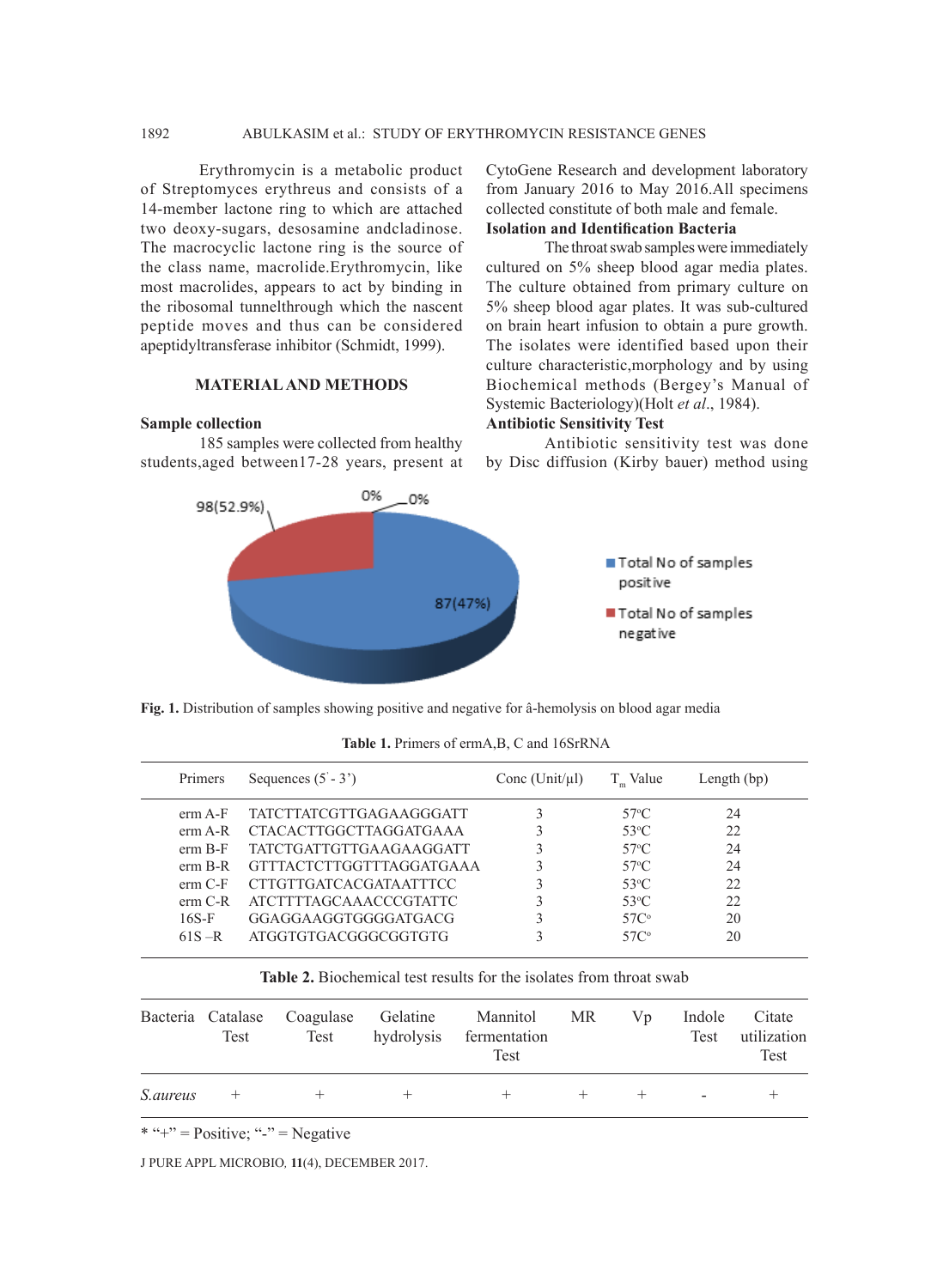erythromycin, penicillin, Amoxicillin, clindamycin, tetracycline, ciprofloxacin and trimethoprime against all the isolates

#### **DNA Isolation from bacterium**

Isolation of genomic DNA was performed using the Phenol chloroform method. Extraction of bacterial DNA was done through broth bacterial culture. Taken 2 ml culture broth in an Eppendorf tube and centrifuged at 10000 rpm for 10 mins only. There after supernatant was discarded and the pellet was dissolved in T.E. buffer. 10% SDS was added and tubes were kept in water-bath for cell lysis. After 1-2 hours tubes were again centrifuged and the supernatant was collected. Phenol: Chloroform: Isoamyl ratio was added and the samples were

again centrifuged. An upper transparent layer containing DNA was collected and 3 M sodium acetate was added for precipitation of DNA and kept in ice cold conditions. Again double volume of ethanol added in eppendorf tubes and centrifuged. Discard the supernatant and air dry the tubes and add T.E. buffer to the tubes for loading in Agarose gel electrophoresis.

## **PCR amplification**

Template DNA was used in each primer (forward and reverse primer) by adding dNTP and four deoxyriboneucliotide tri phosphate. Taq polymerase was used in each sample. Amplification was carried out in a thermal cycler. Temperature for Initial denaturation at 96p C for 3 minutes followed



\*Ery = Erythromycin; Amo = Amoxicillin; Pen = Penicillin; Clin = Clindamycin; Gen = Gentamicin; Van = Vancomycins; Tet = Tetracycline; Cip = Ciprofloxacin and tri = Trimethoprime

**Fig. 2.** Antibiotic resistance profile of *Staphylococcus aureu*s



**Fig. 3.** Agarose Gel Electrophoresis (a) 0.8% Agarose gel (b) Buffer used- 1X TAE (c) Visualization dye- EtBr, Lane 1,2,3,4,5,6,7,8,9,10,11 Genomic DNA of S. aureus isolates compared with Lane 12-1kb DNA Ladder

by 30 cycle, each cycle consisted of denaturation of DNA for 1 second at 95p C, annealing of the primers for 30 seconds at 35p C and elongation 72p C for7 minutes.

## **Primer sequences Analysis by bioinformatics**

The comparison of the nucleotide sequences of the unique fragment with the sequences available in the Genbank database was carried out by using the NCBI BLAST program (http//www.ncbi.nlm.nih.gov/blast). Phylogenetic tree were generated on the basis of sequences of Myelo peroxidase gene sequences using Clustal W 1.8 (Thompson *et al*., 1994). A method poly genetic tree was constructed using the sequences obtained from the samples.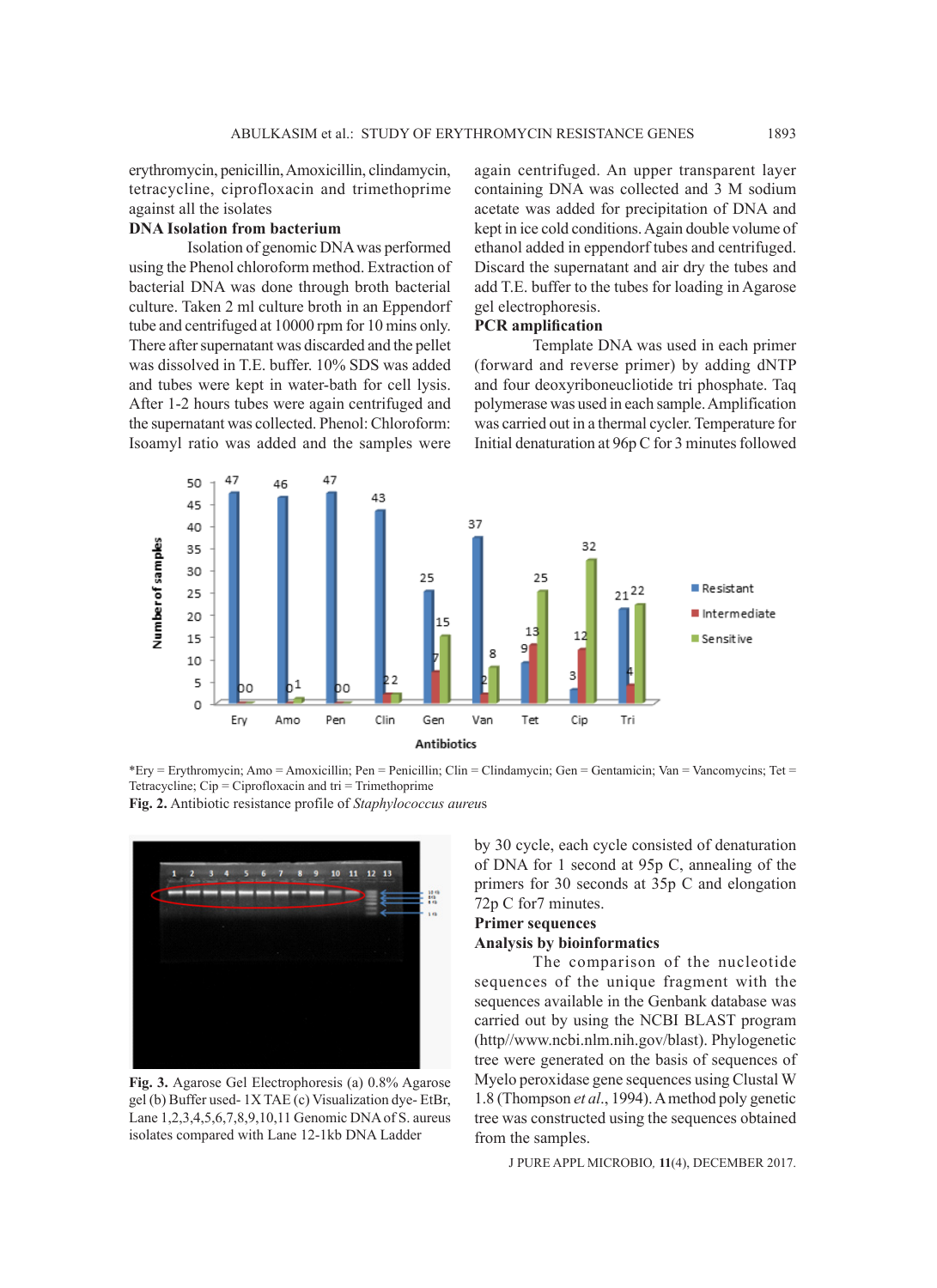## **RESULTS AND DISCUSSION**

Isolation and Identification of *S.aureus*: Current study was performed in5 months period from January to May in the year 2016. The study was conducted among 185 healthy students of CytoGene Research and Development Laboratory in Lucknow. Spreading of the swab samples were done on blood agar media followed by streaking on Brain heart Infusion agar media. Out of 185 throat swabs samples 87(47%) of samples were positive i.e.,  $\beta$  hemolytic colonies and 98(52.9%) were non- hemolytic(no zonearound the colonies). In this study, from total throat swab samples  $47%$  of sample showed positive for  $\beta$  hemolysis

like Devapiry *et al*. (2012)work where a similar percentage of  $\beta$ -hemolytic population was obtained on blood agar media. The differences in presence of *S.aureus* (F.Cal=17.552) in relation to different age group was statistically significant.

The isolates were identified based on their morphological and biochemical characteristics. The biochemical tests for identification of isolates and their results are shown in the table *(table 2)* given below. The characteristic properties of theisolates determined the species as *Staphylococcus aureus.*

All the identified *S.aureus* populations were tested for their antimicrobial susceptibility patterns. The isolates showed high resistance to erythromycin, penicillin, Amoxicillin and



**Fig. 4.** Agarose gel electrophoresis of PCR product for 16S rRNA amplified gene (size more than 1.4 Kb) compared with (1Kb) DNA ladder



**Fig. 5.** Agarose gel electrophoresis of PCR amplification for ermA gene, erm, B gene erm C gene (amplified size 737bp)compared with (1Kb) DNA ladder lane 1, 2, 3 shows sample 4, 5, 6 for erm A gene which shows positive results of band. DNA ladder lane 4, 5, 6 shows sample 8,9,10 for erm B in which only lane 10 showed positive results of band.DNA ladder lane 7, 8,9,10 shows sample 1,2,3,4 for erm C in which 7,9,10 only showed positive result of band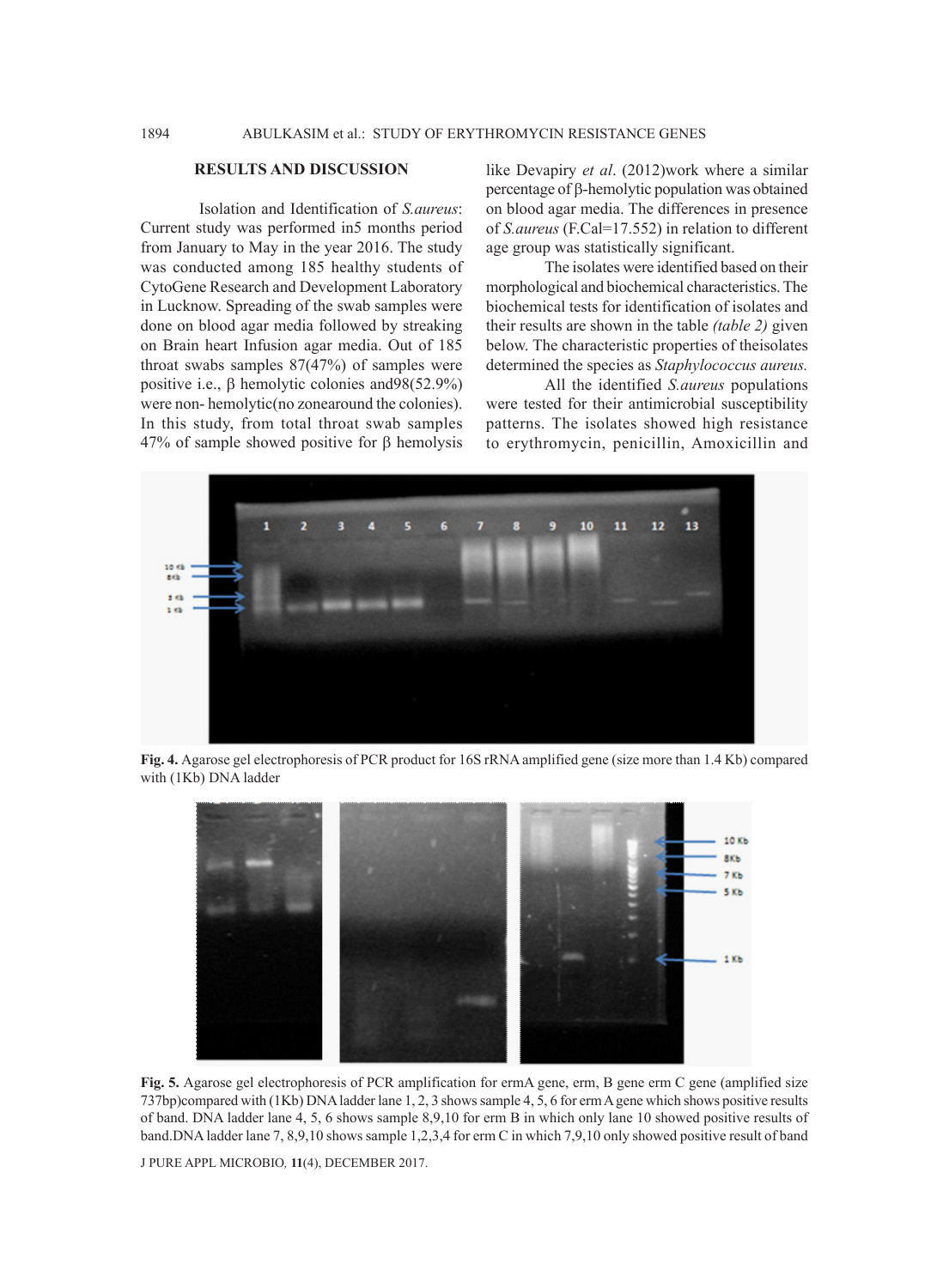clindamycin (100%, 100%, 97.87%, 91, 48%) respectively. Antibiotic resistance rates for gentamicin, vancomycins were moderate (53.19%, 78.72%) respectively, while *S.aureus* isolates showed low resistance against tetracycline, ciprofloxacin and tri methoprime (19.14%, 6.38% and 44.68%) respectively. These results were found similar to earlier studies of Agne *et al.* (2010), Nizami *et al.* (2012) and Kaur and Chate (2015). However this study showed dissimilarity with previous studies including Ahmad and Srikanth (2013) and Adebayo *et al.* (2011).

Primers for internal regions of erm(A), erm(B), erm(C) have been described previously in table (*Table 1).* Genomic DNA from the resistant isolates which possessed either erm(A), erm(B) or erm(C) were isolated and subjected to PCR analysis with primers specific for erythromycin resistant genes i.e., erm(A), erm(B) and erm(C). The results of isolation of DNA from the bacterial samples are shown below:

Genomic DNA was isolated from the five isolates of *S. aureus* and 16S rRNA region of DNA was amplified using universal 16S rRNA primers in thermal cycler. All the five isolates of *S.aureus* obtained as genomic DNA were amplified by PCR and characterized by sequencing. The BLAST (https://blast.ncbi.nlm.nih.gov/Blast.cgi) analysis of the sequences was done followed by CLUSTAL OMEGA (http://www.ebi.ac.uk/Tools/ msa/clustalo/). Thus the isolate were confirmed as *S.aureus* as its maximum identity to staphylococcus species was obtained. In this study 16SrRNA detected in 45 (95.74 %/) out of 47 *S. aureus* samples.

The result obtained showed the aligned sequences with my query sequence. The sequences with maximum identity were selected to construct the phylogenetic tree. The resistance patterns of *S.aureus* results determined by conventional methods were compared with the results of the (*erm*) genes which observed by PCR technique. The isolates which showed positive result with conventional methods were subjected to PCRbased detection of erythromycin resistance genes i.e.,  $erm(A)$ ,  $erm(B)$  and  $erm(C)$ .



**Table 3.** Distribution of erm genes among S.aureus resistance to erythromycin

**Fig. 6.** Distribution of erm genes among S.aureus resistance to erythromycin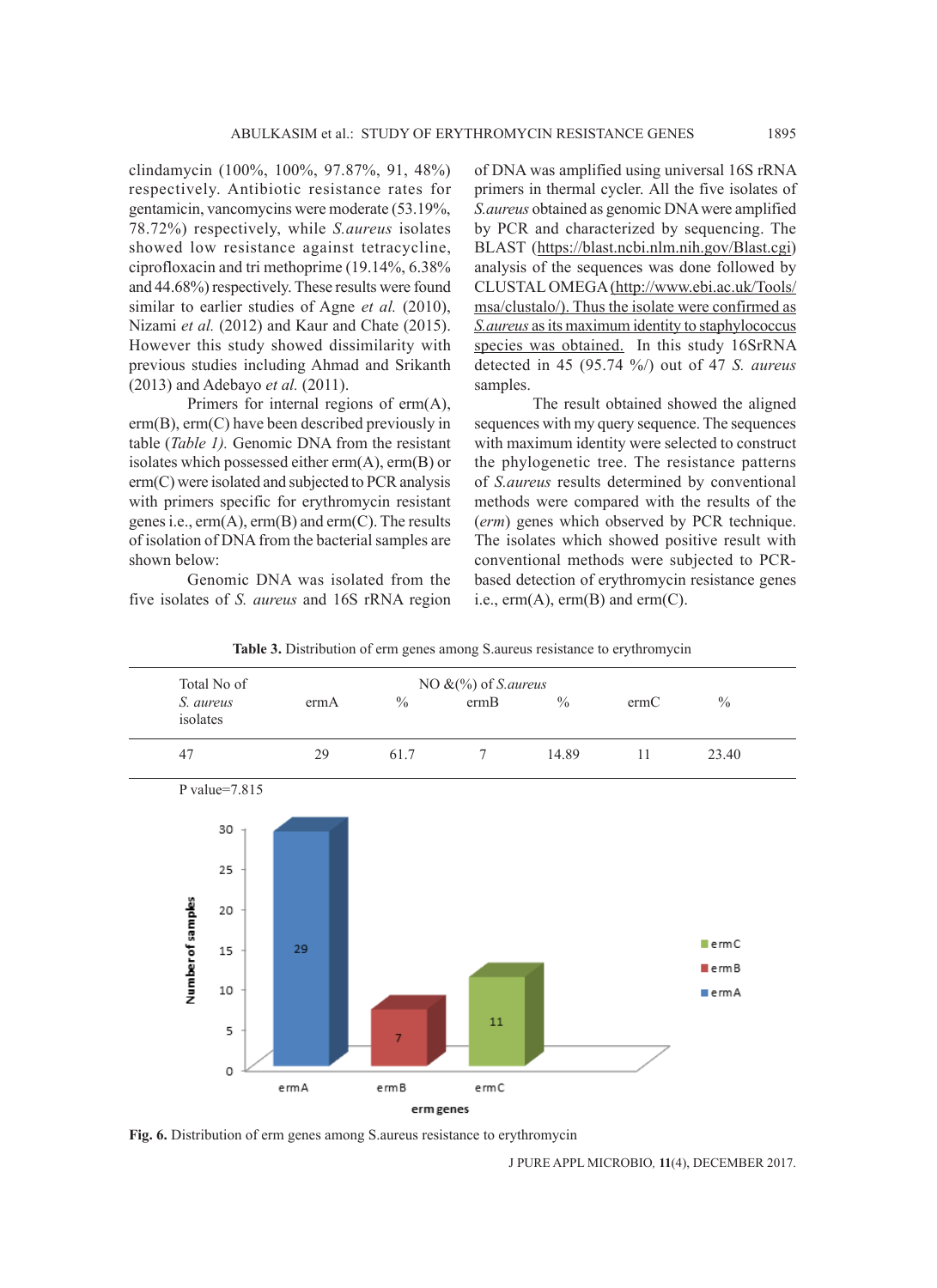Erythromycin resistance in Staphylococci was predominantly mediated by erythromycin resistant methylase encoded by erm genes (Zamantar*et al*., 2011). Fourty seven (47) of *S. aureus* were resistance to erythromycin; these isolates contain any of erythromycin resistance genes tested (erm A, B, C). In our study, the most prevalent resistance gene in *S. aureus* was erm A (29/47; 61.7%), followed by *erm* C (11/47; 23.40%). Less common were *erm* B which occurring in (7/47; 14.89%) of the erythromycin resistant *S. aureus* isolates tested. The differences in prevalence of erm A, B and C (p=7.815) in *S. aureus* was statistically significant (Table 4.10, Figure 4.10). In general our observations are in line with the findings of (Lina *et al*., 1999; Franz *et al*., 2000). They found that the *erm* A gene was more common in *S. aureus*, similar findings to our results were responsible for erythromycin resistance in 60% among erythromycin resistance *S. aureus*  isolated (Saderi *et al*., 2011). The *erm*A gene was solely responsible for erythromycin resistance until 1971, while *erm* C became dominant between 1984 and 1988 (Westh*et al*., 1995). Although erm B was present in only a minority of strains, it was formerly found only in animal strains (Eady*et al*., 1993). In contrast to (Lina*et al*; 1999;Nicola *et al*; 1998) we found an association between different *erm* genes, namely *erm*A in combination with *erm*C, in *S. aureus* isolates.

## **CONCLUSION**

All 47 *S.aureus* isolates found to be resistance to erythromycin by phenotypic methods contained at least 1 were erythromycin resistance gene. That's mean all *S. aureus* isolates which were resistance to erythromycin by disc diffusion method were found as positive by PCR for erm A, B, and C genes. From the above study it is concluded that the throat has to be considered as an important carriage site for *S. aureus* and should be included when screening for *S. aureus*. The antibiotic resistance grow day by day it is important to use suitable antibiotic after proper laboratory diagnosis such as culture and antibiotic susceptibility tests and treatment should depend on it. The resistance mainly to erythromycin in *S. aureus* was due to the presence of erm A, erm B and ermC.

J PURE APPL MICROBIO*,* **11**(4), DECEMBER 2017.

#### **REFERENCES**

- 1. A debayo O Shittu, Kenneth Okon, Solayide Adesida, Omotayo Oyedara, Wolfgang Witte, Birgit Strommenger, Franziska Layer and Ulrich Nübel ). Antibiotic resistance and molecular epidemiology of *Staphylococcus aureus* in Nigeria.*BMC Microbiology,* 2011; 11-92.
- 2. Agnë Kirkliauskienë1, Arvydas Ambrozaitis1, Robert L. Skov2, Niels Frimodt-Moller2. *OR IGIN A LÛS S T R A IP S N AI journal,* 2010; **2**(49), 124-131.
- 3. Devapriya, F., Sajith, P., Ranganathan, R., Shanmugam. Prevalence of biofilm and betalactamase producing Staphylococcus in nasal and throat isolates from healthy volunteers: A medical alert.*Gulf Medical Journal*, 2012; **1**(151),56-511.
- 4. Eady, E.A., Ross, J.I., Tipper, J.L., Walters, C.E., Cove J. H. and Nobel. W.C. Distribution of genes encoding erythromycin ribosomal methylases and an erythromycin efflux pump in epidemiologically distinct groups of staphylococci. *Antimicrobial Agents and Chemotherapy*., 1993; **31**: 211-17.
- 5. Gradelsk E, Valera L, Aleksunes L, Bonner D, Tomc J. Correlation between genotype and phenotyping categorization of staphylococci based on methicillin susceptibility and resistance. *J Clin. Microbiol*., 2001; **30**: 2961-3.
- 6. Halt, J.G., Bergey, D.H and Krieg, N.R. Bergeys' Manual of systematic Bacteriology, *Williams and Wilkims, Baltimore, USA,* 1984; **2**.
- 7. Kloos WE, Bannerman TL. Update on clinical significance of coagulase-negative staphylococci. *Clin Microbiol Rev,* 1994; **7**: 117-140.
- 8. Kloos WE, Schleifer KH. Genus IV *Staphylococcus*Rosenbach 1884. In: Sneath PHA, Mair NS, Sharpe ME, eds. Bergey's Manual of Systemic Bacteriology, *Williams and Wilkins, Baltimore*, 1986; **2.**
- 9. Lina, G., Quaglia, A., Reverdy, M.E., Leclercq, R., Vandenesch, F and Etienne, J. Distribution of genes encoding resistance to macrolides, lincosamides, and streptogramins among staphylococci. Antimicrobial *Agents and Chemotherapy*. 1999; **43**: 1062-2.
- 10. Nizami Duran, Burcin Ozer, Gulay Gulbol Duran, Yusuf Onlen, and Cemil Demir. Antibiotic resistance genes & susceptibility patterns in staphylococci. *Indian Journal Of Medical Research*, 2012; **135***(3):* 389–396.
- 11. Pavilonyte, Z., Kacerauskiene, J., Budryte, B., Keizeris, T., Junevicius, J., Pavilonis, A. Staphylococcus aureus prevalence among